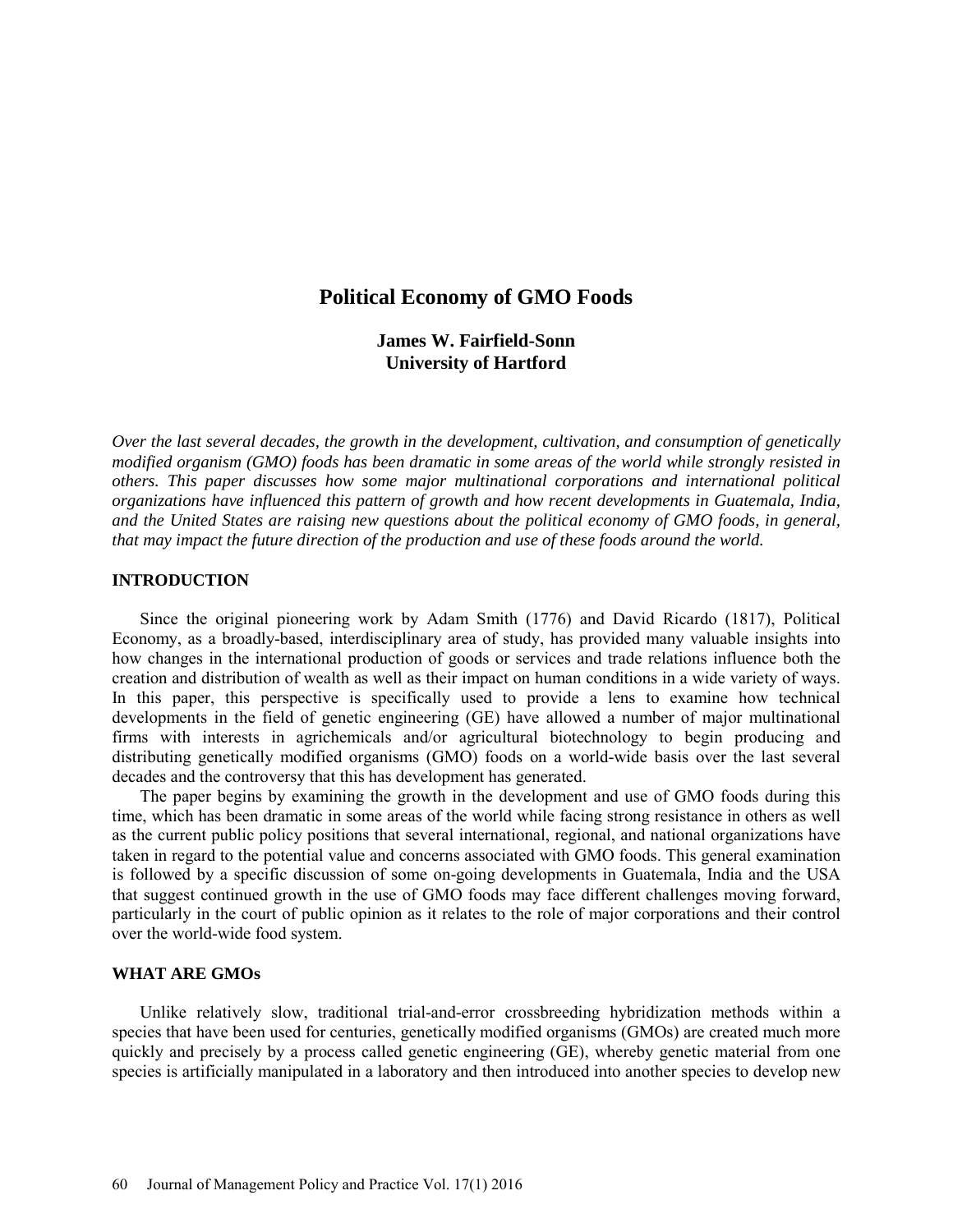strains of plant, animal, bacteria, and viral life that do not occur in nature (World Health Organization, 2015; The Non-GMO Project, 2015).

While the initial work on GMOs was done on bacteria, over time its greatest commercial use has certainly proven to be with foods. Specifically, the first GMO patent was granted in 1980 to a General Electric genetics engineer for a bacterium with an appetite for crude oil that could be used to control oil spills. Shortly thereafter, in 1982 the USA Food and Drug Administration (FDA) approved the first GMO drug called Humulin, which is a genetically engineered form of Insulin (Woolsey, 2013). A little over a decade later, in 1994, the FDA approved the first commercially available food product, a strain of tomatoes called Flavr Savr, which was developed by Calgene with the intent of providing greater shelf life. While this particular GMO food product was not very well received and was withdrawn in 1997 (Wineup, 2013), it was soon followed by many other food products (e.g., soy and corn) that are currently commercially available throughout the USA today (Fernandez-Cornejo, 2014).

Historically, the mid-1990 marked the beginning of the dramatic growth of commercially available GMO food products, particularly in the USA, which is also the number one GMO food producer in the world (Fernandez-Cornejo, Wechsler, Livingston, & Mitchell, 2014). Indeed, the growth of these products has been nothing short of phenomenal as evidenced by data provided by the USA Department of Agriculture (USDA). They reported that by 2013, 93% of the soy acres, 90% of the corn acres, and 90% of the cotton acres planted in the USA were with GMO products (Fernandez-Cornejo, Wechsler, Livingston, & Mitchell, 2014). As a result, with the exception of organically grown foods, it is hard to find many foods in any USA grocery store today that are completely free of GMO food content.

### **ECONOMICS OF GMO FOODS**

To appreciate the full economic scope of GMO foods, it is necessary to consider not only the consumption and cultivation of these foods, but also the production of the seeds that are used to grow these products. To this point, it is notable that along with being the largest GMO food consumer and cultivator in the world, the USA is also home to the two largest GMO seed producers, namely, Monsanto, which is headquartered in St.Louis, Missouri and DuPont, headquartered in Wilmington, Delaware. Following Monsanto and DuPont, by size, the other major GMO seed producers in the world include: Syngenta (Switzerland); Groupe Limagrain (France); Land'O Lakes (USA); KWS AG (Germany); Bayer Crop Science (Germany); Sakata (Japan); Takii (Japan); and DLF-Trifolium (Denmark). Recent data indicates that these top 10 GMO seed producers are not only all located in developed countries, but there has also been a significant consolidation of the market share of the largest producers from 37% in 1995 to 73% in 2013 (Sarich, 2013). Given the growth in GMO seed sales, the location of the major producers, and the market consolidation occurring in this industry, it is not surprising that political questions have been raised about how this industry is evolving and operating around the world.

#### **POLITICS OF GMO FOODS**

As noted above, the development and use of GMO seeds and foods has been welcomed in some areas of the world yet faced strong resistance in others. Before looking at some specific examples of international, regional, and national institutional positions on GMO foods, it may be helpful to note some of the general arguments in favor of and against these products. For example, on the positive side of the ledger, there is the argument that with the growing world population it is important to find new ways to more efficiently increase the food supply by growing more crops, which are both pest resistant and use less water, on less land. On the other hand, those concerned about GMO foods argue that the long-term impact of these products on individuals who consume them has yet to be demonstrated and so caution in their development and use is advised. Moreover, there are early indications that the use of some of these products has already led to some unintended consequences such as: the development of super weeds; the decline of the bee population; and the cross-pollinated of GMO plants with other plants.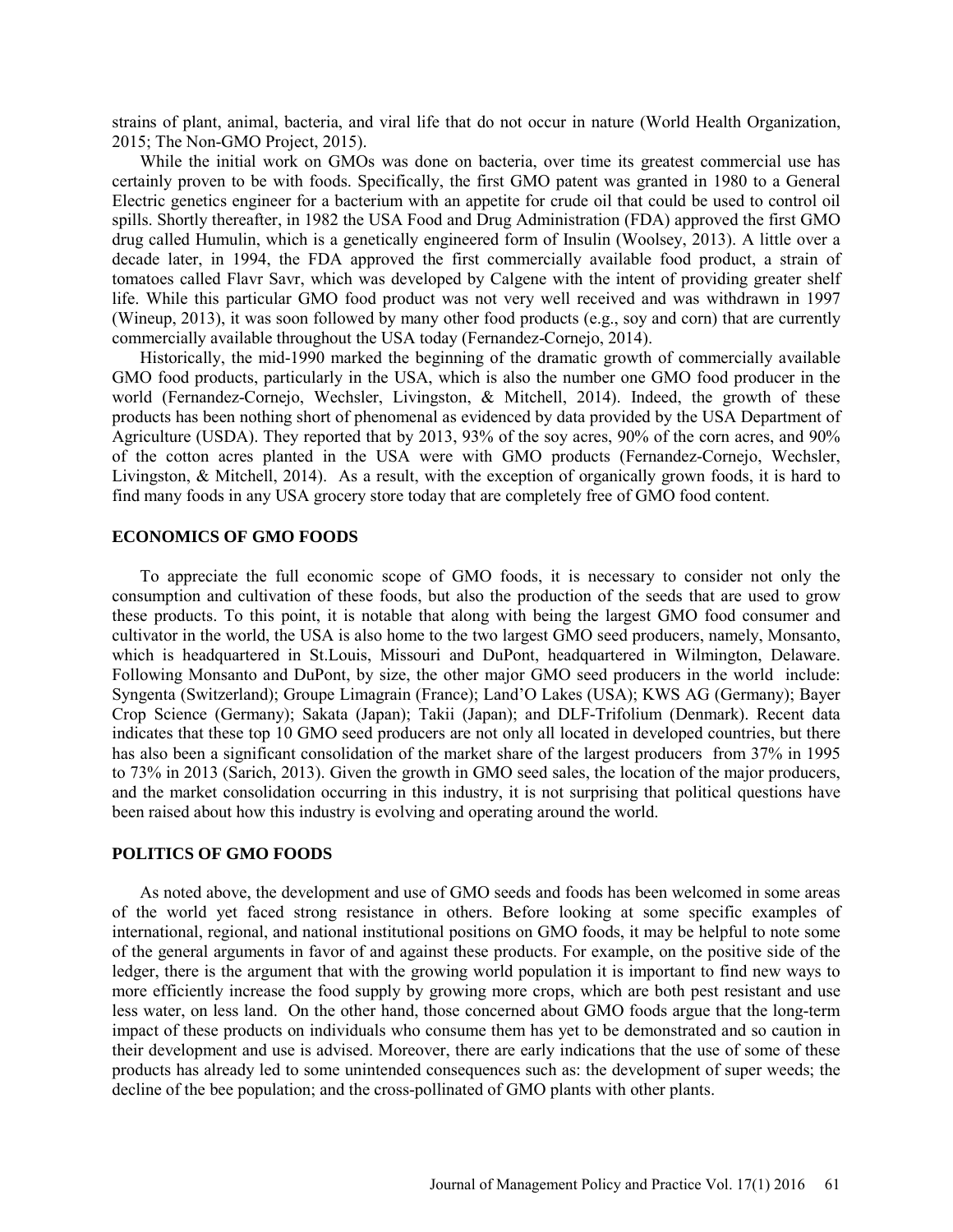As scientific evidence about the long-term impact of GMO foods continues to build, three general observations can be made. First, pre-assessed GMO food products in the USA have, to date, been shown to be generally safe for consumption. Second, when GMO products such as Flavr Savr tomatoes have not lived up to their initial claims, they have been taken off the market. Third, the long-term consequences of the use and consumption of GMO food products is still uncertain.

Despite the lack of long-term, conclusive scientific evidence about the safety and impact of GMO food products several major international, regional, and national bodies have nonetheless stated their positions on GMO foods. In doing so, these positions have fallen into roughly three camps. These camps are those who believe: reasonable assessment standards and processes are in place at this time to adequately evaluate the safety of GMO food products; those that feel while evidence is accumulating there are ways that future assessments can be improved upon; and those who believe there are reasons for concern. Below, a sample of some representative positions are provided as a way for readers to get a richer feel for the range of positions that are currently being taken.

### **Reasonable Standards and Processes are in Place**

At this time, in the reasonable standards and processes are in place to adequately evaluate the safety of GMO food products camp, for example, we can look to the positions of the World Health Organization (WHO) and the U.S. Food and Drug Administration (FDA) as useful illustrations.

The World Health Organization (WHO) is primarily concerned about the safety of GMO food products as a public health issue. Accordingly, they have been working with member countries on ways to help them to effectively evaluate GMO foods on a number of dimensions through the work of the Codex Alimentarius Commission. At this time, the assessment dimensions include advice on the evaluation of: direct health effects; potential allergic reactions; components that might have nutritional or toxic properties; the stability of the inserted gene(s); nutritional effects associated with genetic modifications; and any unintended effects that could result from gene insertion. In addition, the WHO encourages countries to also evaluate potential environmental risks created by GMO food products such as the capability of the GMO to escape and potentially introduce new genes into wild populations. That said, while most countries can evaluate new GMO food products, they are not required to do so and in some countries there is no regulatory review requirement at all. Accordingly, while the WHO has not yet identified any major problems with pre-assessed GMO food products their role is primarily to provide counsel and guidance to member nations on how to insure that no safety or environmental problems emerge moving forward (World Health Organization, 2015).

The U.S. Food and Drug Administration (FDA**)** regulates GMO foods as part of a coordinated effort with the Environmental Protection Agency (EPA) and the U.S. Department of Agriculture (USDA) based on a policy framework established in 1992 (Bashshur, 2013). This policy framework states that GMO foods will be evaluated based on the same standards and processes as naturally cross-bred foods. Specifically, that it is the responsibility of the new food producer to provide information to the agency on a voluntary, consultative basis about the safety and characteristics of new foods and once the FDA scientists are comfortable with the information they will approve the product for marketing (U.S. Food and Drug Administration, 2015).

#### **Future Assessments Can Be Improved**

In the, while evidence is accumulating there are ways that future assessments can be improved upon camp, we find the U.S. Department of Agriculture (USDA) and the American Medical Association (AMA) as informative examples.

The U.S. Department of Agriculture (USDA) studies and reports data on the experience of the three major stakeholders in agricultural biotechnology, namely, GMO food seed suppliers/technology providers, farmers, and consumers. Based on their research, they found that the amount of research and development by GMO seed suppliers/technology providers grew dramatically from 1985 until 2002, when the number of new field releases for testing GE varieties by the USDA reached its peak. Since that time, the number of new releases has held relatively steady at a fairly high level. In terms of farming,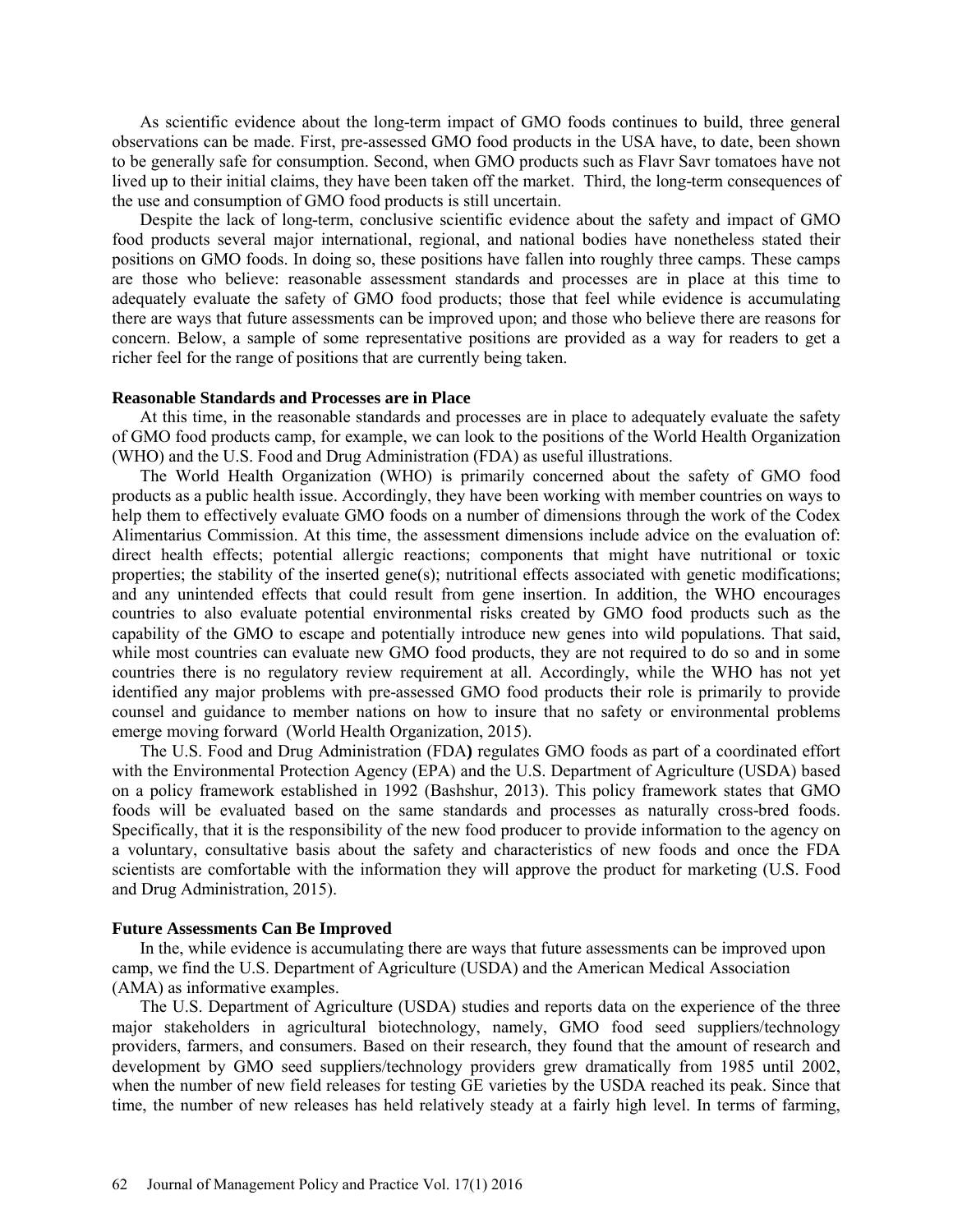three crops (i.e., soybeans, corn, and cotton) make up the majority of acres planted with GE crops. Despite increased use of GE crops, farmers still question their economic and environmental impacts, the evolution of weed resistance, and consumer acceptance. Meanwhile, despite the growing consumption of GE crops around the world, the reaction to them has been mixed with some consumers willing to pay more for non-GMO food products and others more for GMO food products (Fernandez-Cornejo, Wechsler, Livingston & Mitchell, 2014).

The American Medical Association (AMA) has a very clear Code of Medical Ethics that includes not only an emphasis on caring for patients, but also the duty to constantly study developments in the field and to work to promote better public health (American Medical Association, 2015). In 2012, the AMA House of Delegates met and debated what its policy should be on GMO foods going forward. Based on these deliberations it was voted that the AMA would support mandatory pre-market safety testing of new GMO products by the Food and Drug Administration (FDA), in lieu of the current practice of firms' voluntary consultation with the FDA, but they stopped short of endorsing mandatory food labeling because they do not consider GMO foods to be materially different from non-GMO foods (Eng, 2012).

#### **There are Reasons for Concern**

In the, there are reasons for concern camp, we find the United Nations (UN), and the European Union (EU) positions as instructive examples.

The United Nations (UN) position through its Food and Agriculture Organization (FAO) is that GMO food products are not necessarily bad, but they need to be considered on a case-by-case basis. That is to say, it needs to be recognized that the movement of GMO foods between two countries is a matter that should be worked out by the two nations (FOA, 2002). As to the cultivation of GMO foods, this is a matter that each nation also needs to determine for itself, but one that should be made with an eye toward how these products might impact the environment (FOA, 2002). On the issue of whether or not GMO food products have the potential to eliminate world hunger, their view is less sanguine than some others in that they believe these products can be part of a larger solution, but there are also other ways to increase crop yield that should likewise be considered (gmeducation, 2013).

The European Union (EU) view on GMO foods has long been in stark contrast to that expressed by proponents of these products, particularly in the USA. Since the 1980s, the EU regulatory environment, heavily influenced by consumer opinion within the EU, has been significantly stricter on potential health, safety, and environmental risks associated with technological innovations than in the USA (Lynch and Vogel, 2001). Reflecting this position, the EU has one of the strictest systems in the world regarding GMOs that requires extensive testing, labeling, traceability and monitoring of agricultural products. Indeed, for some time the EU was opposed to the growing of GMO foods altogether based on concerns about their possible connection to the rise of super weeds, infertility, allergies, and cancer. In 2011, the universal EU opposition was lifted, but individual countries were still allowed to ban or use them at their discretion. Today, GMO food products continue to be banned in several European countries with the only exception being Spain where they are grown extensively (Onusic, 2012).

### **POLITICAL ECONOMY OF GMO FOODS**

When the economics and politics of GMO foods are considered together, it becomes clear that given its leading position in the development of GMO seeds, the cultivation of GMO foods, the consumption of GMO foods, and the relatively lenient regulatory environment that the USA is the epicenter for the GMO industry. On the other hand, among the developed countries of the world, the source of greatest concern and resistance to GMO foods, particularly among consumers, is within the European Union. Meanwhile, in the developing countries of the world, the reaction to GMO foods has been generally muted with the exception of Peru and Kenya where they are banned.

Viewed from a high level perspective, it could be reasonably suggested that for the last several decades the debate about the pros and cons of genetically modified organisms (GMO) created through genetic engineering (GE), with the exception of consumers in the EU, has been largely confined to the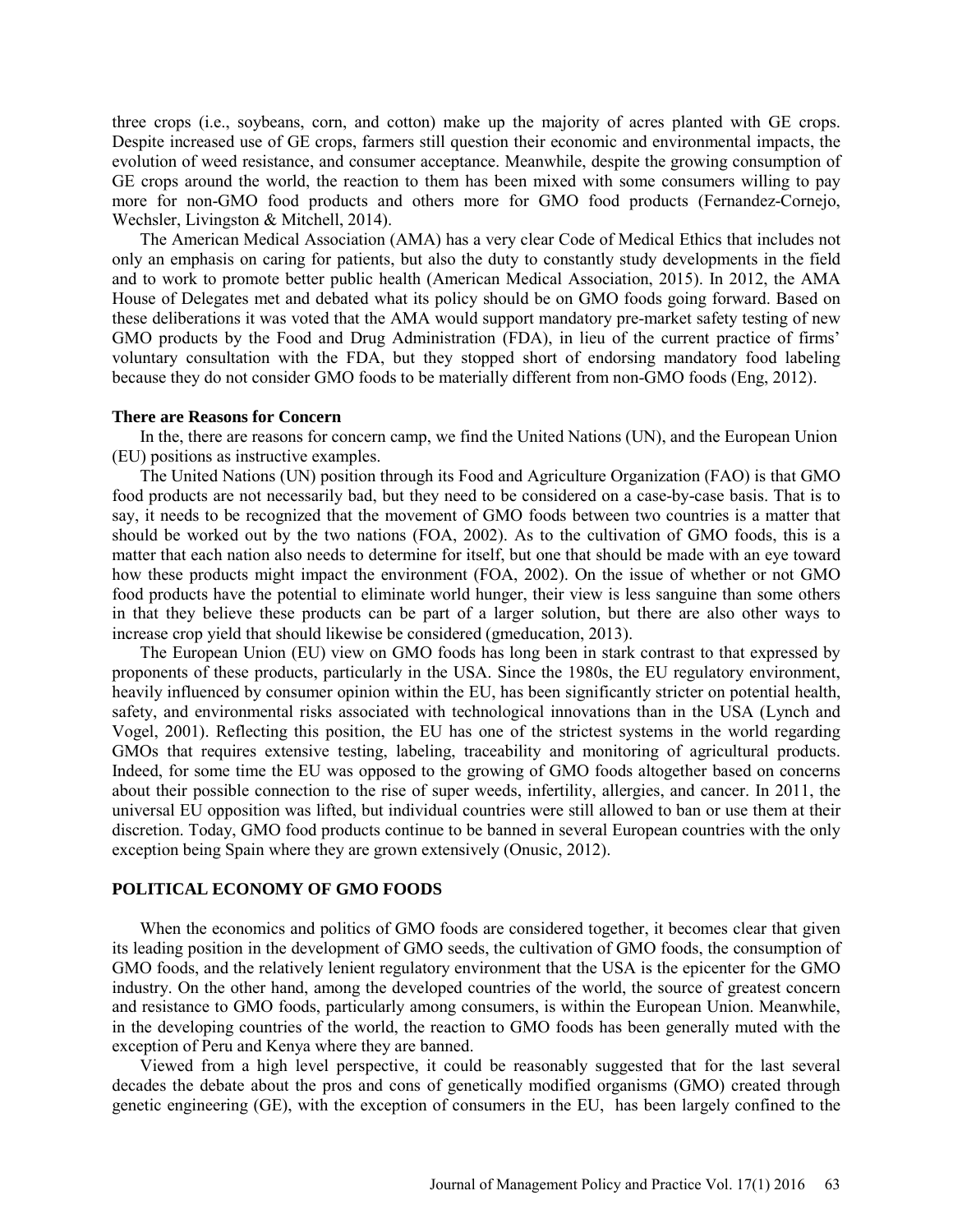scientific and institutional communities. Specifically, in these communities, proponents of GMO foods have been trying to make the case that by creating new strains of food it will be possible to address growing levels of world hunger. On the other hand, opponents of GMO foods continue to express concerns about the unknown long-term consequences of consumption of these foods as well as their potential impact on the environment.

While this debate has been going on, with only a few exceptions, the result has been that the use of GMO foods has continued to grow throughout the world. Whether or not this growth will continue in its current form is an open question. If the debate continues to be primarily within the scientific and institutional communities, it seems likely that GMO industry may continue to grow, consolidate, and operate much as it has in the past. On the other hand, if the debate becomes more broadly-based through the inclusion of concerns by other important stakeholders such as farmers and consumers around sustainable growth (United Nations, 2012), particularly vis-à-vis the power of major multinational organizations and regulatory bodies to control the food supply, then the future shape of the GMO food industry may begin to look different moving forward (Woolsey, 2012). In the next section, some developments in Guatemala, India, and the USA provide examples of how concerns by farmers and consumers, in particular, are starting to raise questions that the GMO industry will need to address.

### **Monsanto in Guatemala**

As noted earlier in this paper, Monsanto, a USA-based firm with recent revenues of USA \$15.2 billion (FinanceYahoo.com, 2015), is by far the largest GMO seed producer in the world. It was founded by John F. Queeny in 1901, a pharmaceutical salesmen, to sell its first product, saccharin to Coca-Cola for use as an artificial sweetener in its drinks. Since its founding, this American multinational firm headquartered in St. Louis, Missouri, has evolved into an agrochemical and agricultural biotechnology giant. The growth of this firm over the years has been fueled by the sale of products such as aspirin, PCBs, polystyrene, a chemical herbicide called Roundup first introduced in 1976 as well as acquisitions (e.g., Calgene in 1997), mergers (e.g., most notably in 2000 to become part of Pharmacia) and then in 2002 as a result of a spin-off to become once again a free standing firm with its current agricultural and biotechnology focus (Monsanto Web Site, 2015a; Global Research, 2015).

Monsanto's controversial position in Guatemala can be traced back to the 2005 CAFTA-DR free trade agreement that included Costa Rica, the Dominican Republic, El Salvador, Guatemala, Honduras, Nicaragua and the United States. As part of this trade agreement, the signatories were obligated to pass a law like that in Guatemala called the "Law for the Protection of New Varieties" known more commonly in Guatemala as the "Monsanto Law", which was heavily criticized for its formidable seed-privatization provisions. In essence, this law offered producers of GMO seeds, like Monsanto, strict property rights to the original and harvested seeds of protected varieties without the producer's authorization. In doing so, the rights of plant breeders would become superior to the rights of Guatemalan citizens to freely use seeds. Moreover, anyone who violated the law would have been subject to a one-to-four year prison term and fines up to USA \$1,300 (RT USA, 2014).

After the law was passed in June 2014, but before it would go into force in September 2014, the highest court in Guatemala suspended it (RT USA, 2014). Then, following ten days of wide-spread street protests by native Mayans, who represent over half the population, along with representatives from farmer organizations, trade unions and women's groups, the Guatemalan Congress repealed the law (Sandberg, 2014).

This development is interesting on several dimensions. First, it illustrates the possibility that local groups in a developing country are able to successfully challenge the interests of a major multinational GMO seed producer from a developed country in their efforts to establish their influence in another region of the world even when strong economic differences and political pressures are evident. Specifically, to put the economic conditions within the United States of America (USA) and Guatemala in perspective, it is instructive to know that in 2013 based on Gross Domestic Product adjusted for purchasing power parity (PPP) per capita the USA ranked  $7<sup>th</sup>$  in the world at \$51,248, which the World Bank classifies as high-income, versus Guatemala at  $120<sup>th</sup>$  with \$5,335, which the World Bank classifies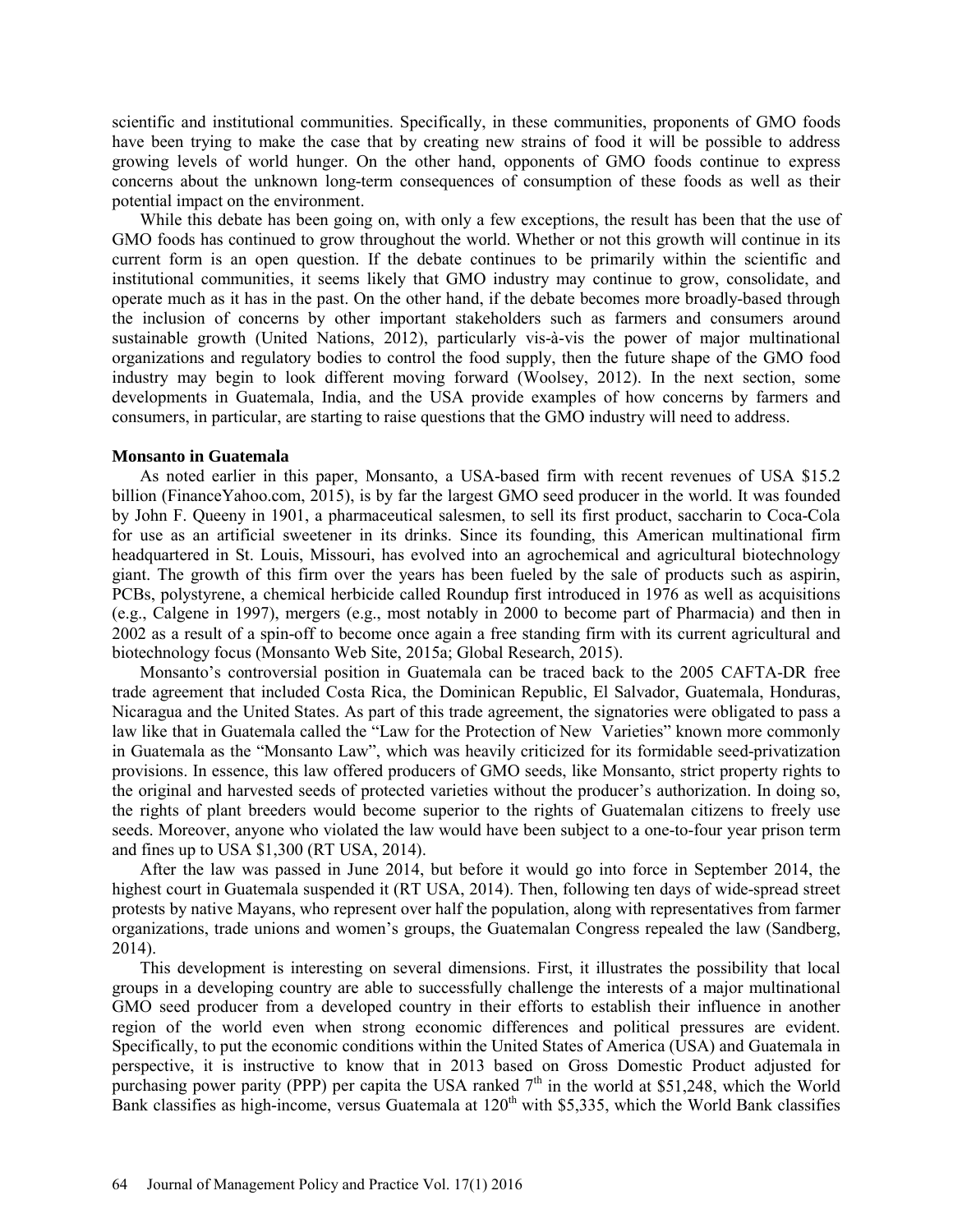as middle-lower (Global Finance, 2015). As to political pressure, the fact that a free trade agreement was being used to create legislation in another country that would clearly benefit a major USA multinational corporation speaks for itself.

In addition, this development speaks to the power of national culture to influence the direction of work and life conditions within a country. Specifically, to gain some insight into how a USA-based company might experience operating challenges in Guatemala when it comes to the use of GMO seeds it is useful to compare several cultural dimensions of the two countries. Here, Hofstede's (1980) study of work-related values is helpful. Specifically, on the four cultural dimensions where there is data available for both countries (Hofstede, Hofstede, & Minkov, 2010), clear differences are seen on all four dimensions of: power distance, masculinity-femininity, individualism-collectivism, and uncertainly avoidance (Hofstede Centre, 2015).



# **FIGURE 1 COMPARISON OF UNITED STATES AND GUATEMALA ON HOFSTEDE'S CULTURAL DIMENSIONS**

When you compare these two countries cultural profiles what emerges is a clear contrast between the USA, a country that values individual or organizational achievement and is willing to take risks to explore new ways to innovate and make change happen versus a very collectivist country that is both cautious about the adoption of new technological innovations and is generally willing to allow leaders to decide on what new opportunities should be explored. In the case of GMO seeds, however, the natural cultural tendencies of the population to follow their leaders directions was overwhelmed when that meant it would influence citizens control over one of their historical food crops, namely, corn (Sandberg, 2014).

### **Monsanto in India**

Data from the World Bank (2015) shows that, in 2010, 51% of the population in India worked in agriculture versus 2% in the USA. This data reflects the fact that not only does about half of the Indian population work in agriculture, but that the agrarian economy of India is dominated by small farmers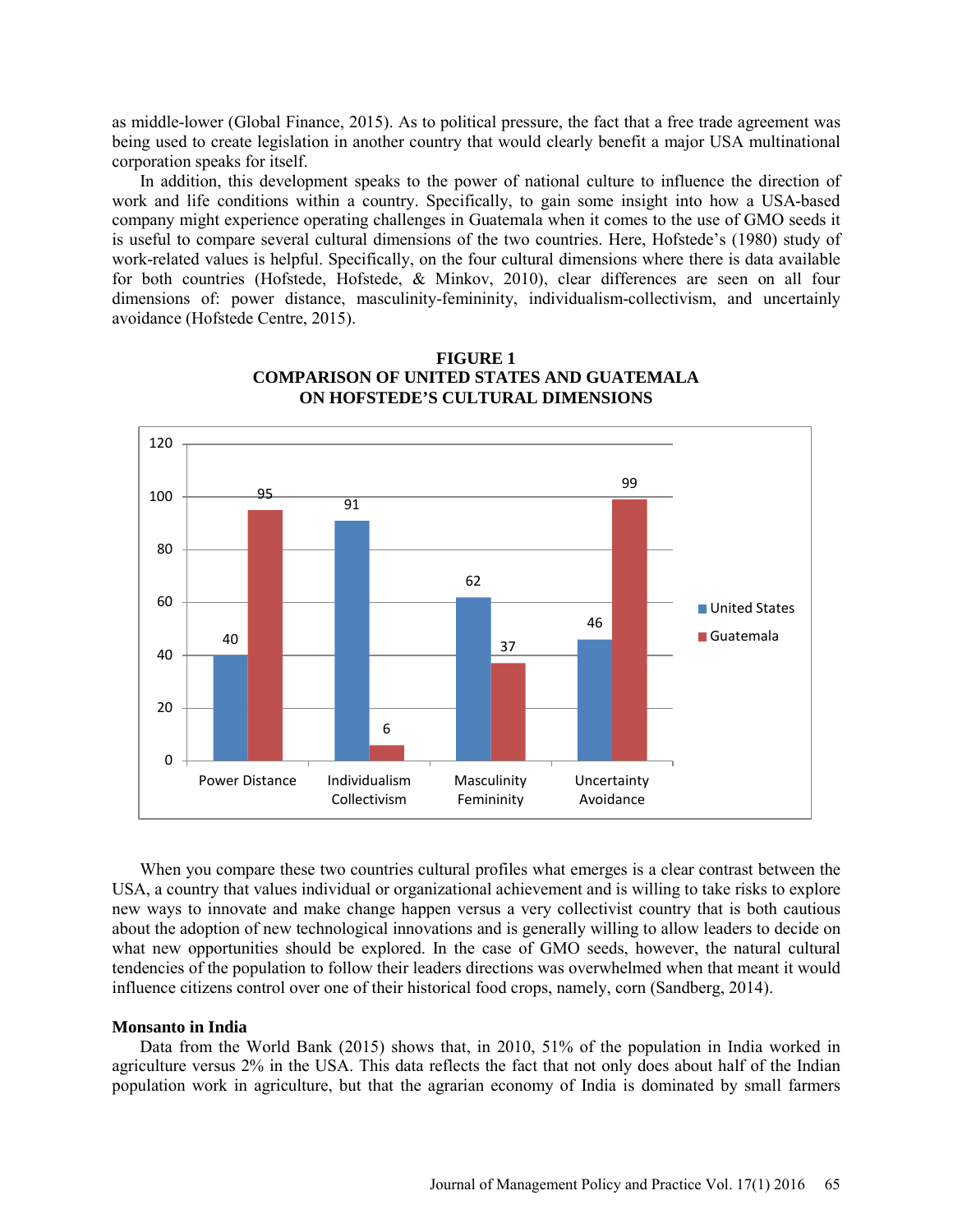versus the USA where only a relatively small percentage of the population works in agriculture and it is dominated by large farmers.

Farming is a stressful occupation full of significant challenges that have historically led this occupation, among other things, to have a relatively high rate of suicide compared to other occupations. We also know that India as a nation has for centuries had a relatively high rate of suicide compared to other nations and that the highest rates of suicide occur in the Southern farming states where small, indebted, cash-crop (e.g., cotton) farmers, in particular, have experienced significantly higher rates of suicide than the national norm (Kennedy & King, 2014). Indeed, from 1995 to 2013, a total of 296,438 Indian farmers have committed suicide (Sainath, 2014).

Monsanto's involvement in this national tragedy, according to Shiva (2014), can be traced back to the 1988 Seed Policy imposed by the World Bank that required India to deregulate the seed sector. This policy made Monsanto's entry into the Indian seed sector possible. A few years later, in 1995, Monsanto introduced their Bt Cotton Technology into India through a joint venture with the Indian company Mahyco. By 2013, 95% of the cotton seed in India was controlled by Monsanto.

Whether or not Monsanto's introduction of GMO cotton seeds into India is responsible for the continuing high rate of suicide among Indian farmers is an open question. In the opinion of Shiva (2014, p.1) "Monsanto's seed monopolies, the destruction of alternatives, the collection of superprofits in the form of royalties, and the increasing vulnerability of monocultures has created a context for debt, suicides and agrarian distress which is driving the farmers' suicide epidemic in India. This systematic control has been intensified with Bt cotton. That is why most suicides are in the cotton belt". In reply, Monsanto (2015b) argues on their website that there is no confirmed link between Indian farmer suicides and the use of GMO cotton. Rather, they attribute the primary causes of Indian farmer suicides to systematic and social issues among the farmers such as: unavailability of timely credit; cropping patterns; cotton price fluctuations; and farmer indebtedness. While the search for the truth behind these opposing positions continues, one thing is clear, namely, situations like this will put increasing pressure on GMO firms to justify or change their methods of operation in light of concerns in the court of public opinion.

#### **GMO Foods in the USA**

As noted above, given its leading position in the development of GMO seeds, the cultivation of GMO foods, the consumption of GMO foods, and the relatively lenient regulatory environment, today, the USA is the epicenter for the GMO industry. In addition, to date, the concerns of consumers and farmers in the USA about GMO foods have never escalated to the levels seen in the EU, Guatemala, or India. That said, concerns about GMO foods are not completely absent from the USA landscape and they may be growing in visibility as evidenced by: on-going efforts of consumer groups in the USA advocating for the labeling of GMO food products; an announcement by Whole Foods Market, an American-based supermarket chain on GMO food labeling; as well as an announcement on GMO labeling by Chipolte, an Americanbased international fast-food restaurant chain.

To date, in the USA, the major consumer GMO food concerns have been not only about whether or not GMO foods are good or bad, but also whether or not they are different. Moreover, if they are different, then whether or not consumers have the right to know what is in the food they are eating, so they can better evaluate the risks and benefits they have in making in their food choices. While grass roots organizations in the USA have been fighting for labeling GMO foods for some time, a right that has already been recognized in over 60 countries (Pollan, 2012), major USA seed producers like Monsanto as well as the USDA have resisted it. Given these competing interests, a number of state bills and ballot initiates have moved forward to determine whether or not some form of GMO labeling is warranted. As a result, some form of mandatory labeling has been approved in Connecticut, Maine, and Vermont (Byrne, Pendell & Graff, 2014), but has failed to gain sufficient support for passage in highly charged votes such as that in California in 2012 called Proposition 37, where Monsanto and DuPont spent over \$12 million dollars to defeat the measure (Pollan, 2012). While the grass roots food movement versus big food has only experienced modest success in the formal political arena, nonetheless, the message of the consumers' right to know and their willingness to push back against what is perceived to be undue influence of major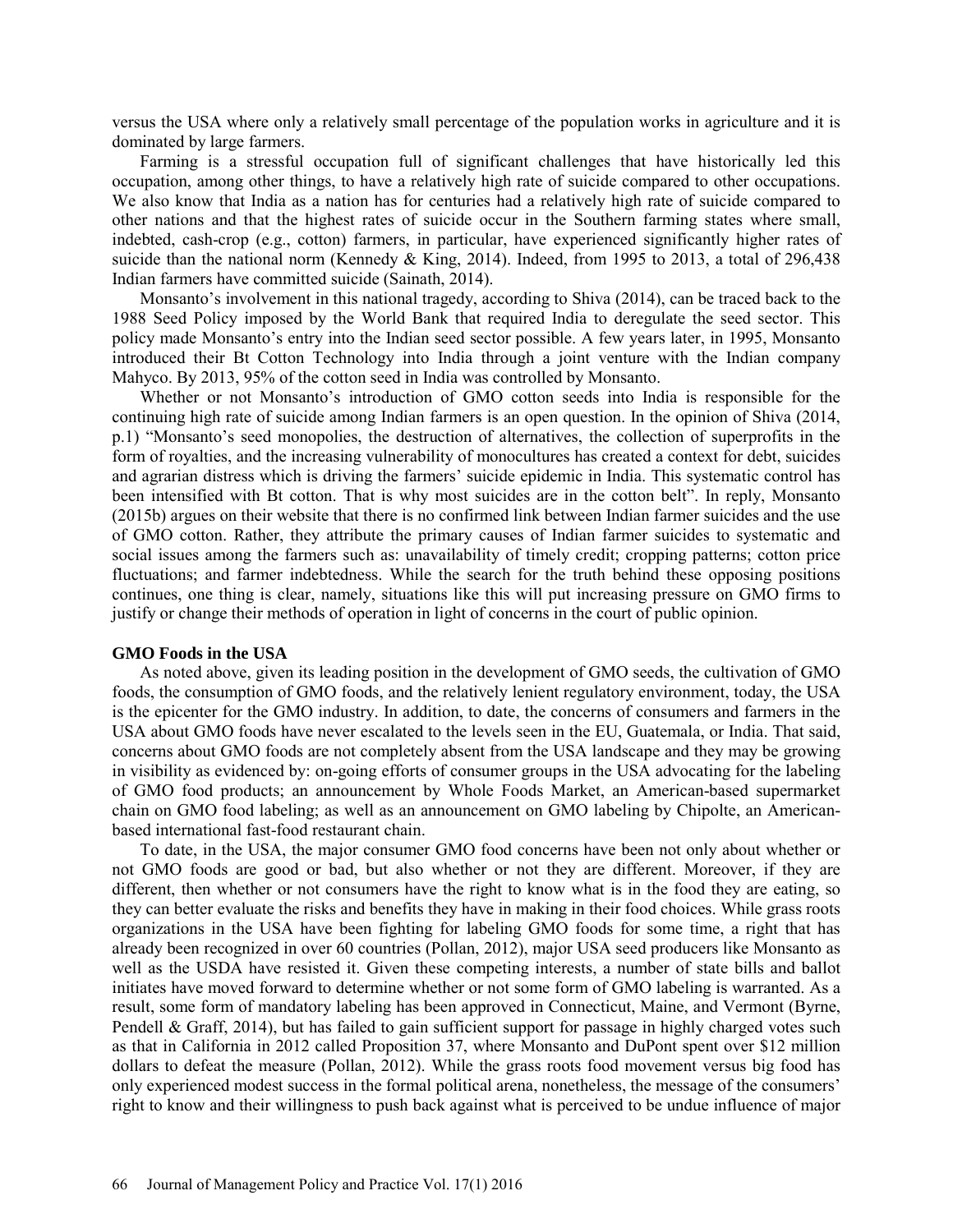agricultural corporations has been seen in the actions of some other corporations in the larger food system as seen below in the actions of Whole Foods Market and Chipolte Mexican Grill.

Whole Foods Market, a supermarket specializing in organic foods, joined the GMO labeling debate when they announced in 2013 that they would be the first supermarket chain to set a deadline for when all GMO foods in their inventory would be labeled. In their case, the deadline would be 2018. In making this announcement, the company explained that given the prevalence of GMO products in the market and the lack of labeling, it was a necessary step to support consumers' right to know. At the same time, they stated their intention to also step up support for certified organic agriculture that is GMO-free and to work with their suppliers to grow more non-GMO products (Polic, 2013).

Chipolte Mexican Grill, which was once partly owned by McDonalds, became involved in the labeling debate in 2015 when they announced that after years of work to develop a sufficient number of non-GMO suppliers that it would be the first "GMO-free" fast food restaurant in the world. While admitting that their pork and chicken products still come from animals that were grown with GMO feed, nonetheless, all the ingredients for their tortillas, rice, chips, salsa, and marinades used to cook its meats are GMO-free as is their corn. In addition, it has changed its cooking oil from soybean to GMO-free sunflower oil and rice barn oil. Their stated rationale for this movement was to provide a better way to do fast food in their rapidly growing chain of restaurants that reflects classical cooking techniques (Alesci & Gillespie, 2015).

### **DISCUSSION**

As the above discussion illustrates, the growth of the GMO food industry, to date, indicates how economic incentives (Levitt & Dubner, 2009) for multinational corporations in the GMO food industry to increase their business combined with political interests of some international, regional, and national bodies has led to substantial growth of these products, but not one without controversy. From the perspective of Monsanto (Humphrey, 2015), this growth has been done in a way that reflects the organization's commitment to corporate social responsibility (CSR) (Carroll, 1991). At the same time, while those critical of Monsanto's methods, might agree that their approach has been one that incorporates concern for economic and legal correctness, it nonetheless falls short of a truly ethical or good citizen approach. As pro-GMO and anti-GMO proponents continue to press their positions, how this debate will impact on the next steps in the evolution of the GMO industry remains open. While many scenarios seem likely, one possibility is that the debate itself might evolve from one centered on more scientific and political issues to a more general concern that if GMOs can make the life of individuals better, then that can be accepted (Chu, 2012). What may not be so easy to resolve are the associated concerns about corporate control over the food system in the name of profits (Little, 2014).

### **SUMMARY**

The growth of the GMO food industry over the last several decades has been both phenomenal and controversial. From a political economy perspective is provides an excellent example of how a major technological innovation can have far-reaching economic and political ramifications that reflect the varying interests of: multinational corporations; international, regional, and national institutions; consumers; and other stakeholders. At the same time, in the case of GMO foods, we find that beyond the particulars of the case, we see that the growth of this industry has also generated debate around such important issues as: the role of multinational organizations to control the world food supply; the rights of consumers to know what is in the food they eat: the power of developed countries to intervene in the daily life of developing countries; and what does it mean to have long-term sustainable growth.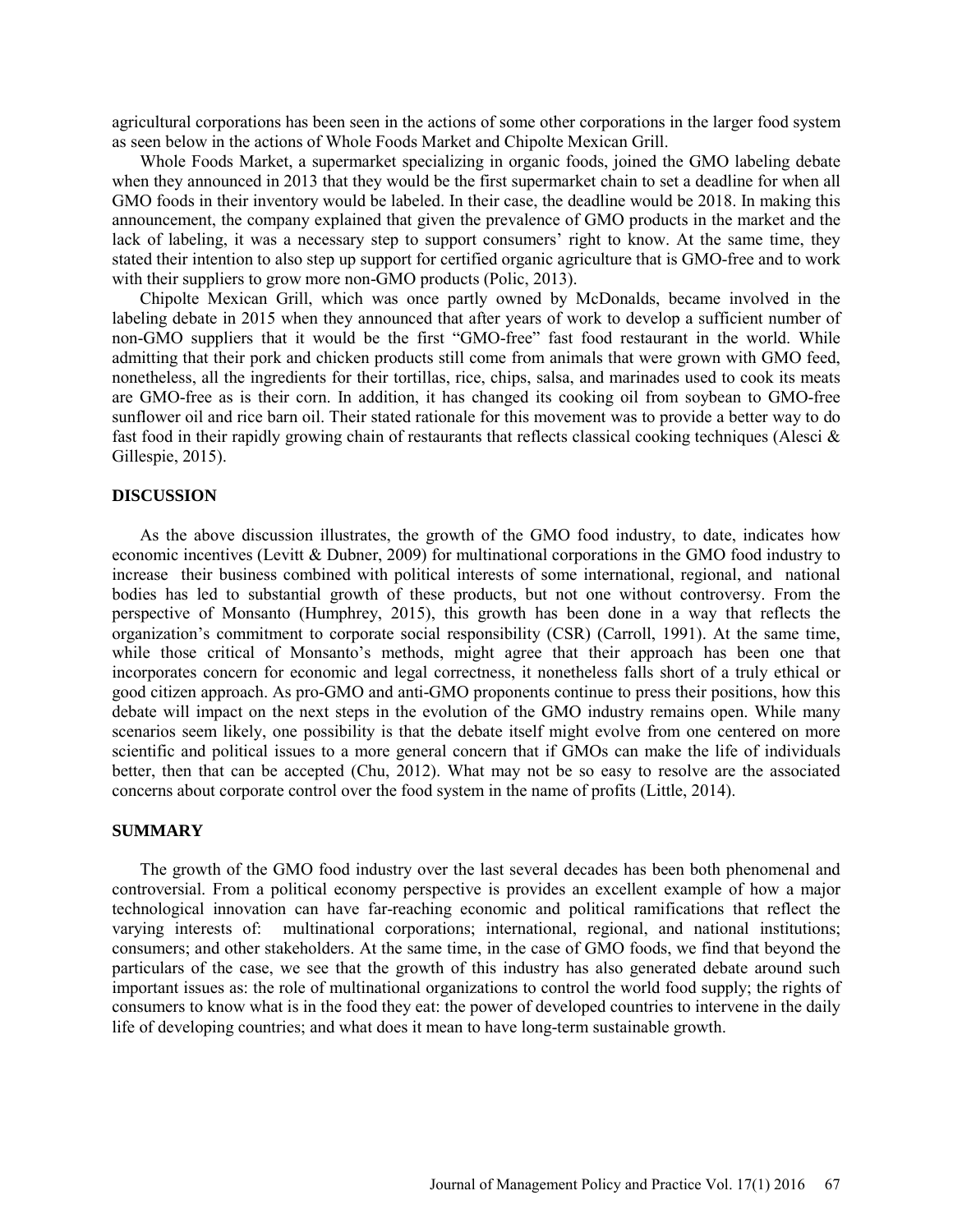# **REFERENCES**

- Alesci, C. & Gillespie, P. (2015). *Chipotle is now GMO-free.* Retrieved from Money.CNN <http://money.cnn.com/2015/04/26/investing/chipotle-gmo-free/>
- American Medical Association. (2015). *Code of medical ethics*. Retrieved from. [http://www.ama](http://www.ama-assn.org/ama/pub/physician-resources/medical-ethics/code-medical-ethics/principles-medical-ethics.page)[assn.org/ama/pub/physician-resources/medical-ethics/code-medical-ethics/principles-medical](http://www.ama-assn.org/ama/pub/physician-resources/medical-ethics/code-medical-ethics/principles-medical-ethics.page)[ethics.page](http://www.ama-assn.org/ama/pub/physician-resources/medical-ethics/code-medical-ethics/principles-medical-ethics.page)
- Bashshur, R. (2013). *FDA and regulation of GMOs*. Retrieved from *ABA Health eSource* [http://www.americanbar.org/content/newsletter/publications/aba\\_health\\_esource\\_home/aba\\_healt](http://www.americanbar.org/content/newsletter/publications/aba_health_esource_home/aba_health_law_esource_1302_bashshur.html) [h\\_law\\_esource\\_1302\\_bashshur.html.](http://www.americanbar.org/content/newsletter/publications/aba_health_esource_home/aba_health_law_esource_1302_bashshur.html), February Volume 9 (Number 6).
- Byrne, P., Pendell, D. & Graff, G. (2014). *Labeling of genetically modified foods*. Retrieved from Colorado State University Extension Division Newsletter http://www.ext.colostate.edu/pubs/foodnut/09371.html
- Carroll, A.B. (1991). The pyramid of corporate social responsibility: Toward the moral management of organizational stakeholders. *Business Horizons*, *34* (4), pp. 39-48.
- Chu, L. (2012*). Genetically modified food labeling through the lens of public health*. Retrieved from [http://www.ucsf.edu/news/2012/11/13058/genetically-modified-food-labeling-through-lens](http://www.ucsf.edu/news/2012/11/13058/genetically-modified-food-labeling-through-lens-public-health.%20November%205)[public-health. November 5.](http://www.ucsf.edu/news/2012/11/13058/genetically-modified-food-labeling-through-lens-public-health.%20November%205)
- Eng, M. (2012). *GMOs should be safety tested before they hit the market says AMA*. Retrieved from Chicago Tribune [http://articles.chicagotribune.com/2012-06-19/features/chi-gmos-should-be](http://articles.chicagotribune.com/2012-06-19/features/chi-gmos-should-be-safety-tested-before-they-hit-the-market-says-ama-20120619_1_bioengineered-foods-ama-drug-cosmetic-act)[safety-tested-before-they-hit-the-market-says-ama-20120619\\_1\\_bioengineered-foods-ama-drug](http://articles.chicagotribune.com/2012-06-19/features/chi-gmos-should-be-safety-tested-before-they-hit-the-market-says-ama-20120619_1_bioengineered-foods-ama-drug-cosmetic-act)[cosmetic-act.](http://articles.chicagotribune.com/2012-06-19/features/chi-gmos-should-be-safety-tested-before-they-hit-the-market-says-ama-20120619_1_bioengineered-foods-ama-drug-cosmetic-act)
- Fernandez-Cornejo, J. (2014). *Recent trends in GE adoption*. U.S. Department of Economic Research Services. Retrieved from [http://www.ers.usda.gov/data-products/adoption-of-genetically](http://www.ers.usda.gov/data-products/adoption-of-genetically-engineered-crops-in-the-us/recent-trends-in-ge-adoption.aspx)[engineered-crops-in-the-us/recent-trends-in-ge-adoption.aspx](http://www.ers.usda.gov/data-products/adoption-of-genetically-engineered-crops-in-the-us/recent-trends-in-ge-adoption.aspx)
- Fernandez-Cornejo, J., Wechsler, S., Mike Livingston M., & Mitchell, L. (2014). *Genetically Engineered Crops in the United States*, ERR-162 U.S. Department of Agriculture, Economic Research Service, Retrieved from http://www.ers.usda.gov/publications/ err-economic-researchreport/err162.aspx
- FinanceYahoo.com. (2015). *Monsanto Key Statistics*. Retrieved from <http://finance.yahoo.com/q/ks?s=MON+Key+Statistics>
- FOA (2002). *UN Statement on the use of GM foods as food aid in Southern Africa*. Retrieved from <http://www.fao.org/english/newsroom/news/2002/8660-en.html>
- Global Finance. Retrieved from [https://www.gfmag.com/global-data/economic-data/richest-countries-in](https://www.gfmag.com/global-data/economic-data/richest-countries-in-the-world)[the-world.](https://www.gfmag.com/global-data/economic-data/richest-countries-in-the-world)
- Global Research. (2015). *The complete history of Monsanto, "The world's most evil corporation*" Retrieved from Global Research [http://www.globalresearch.ca/the-complete-history-of](http://www.globalresearch.ca/the-complete-history-of-monsanto-the-worlds-most-evil-corporation/5387964)[monsanto-the-worlds-most-evil-corporation/5387964.](http://www.globalresearch.ca/the-complete-history-of-monsanto-the-worlds-most-evil-corporation/5387964)
- gmeducation.org (2013). *UN's Food and Agriculture Organization Issues GMO warning.* Retrieved from [http://www.gmeducation.org/government-and-corporations/p207350-un-s-food-and-agriculture](http://www.gmeducation.org/government-and-corporations/p207350-un-s-food-and-agriculture-organisation-issues-gmo-warning.html)[organisation-issues-gmo-warning.html.](http://www.gmeducation.org/government-and-corporations/p207350-un-s-food-and-agriculture-organisation-issues-gmo-warning.html) March 15.
- Hofstede, G. (1980). *Culture's consequences: International differences in work-related value.* Newbury Park, CA: SAGE Publications.
- Hofstede, G., Hofstede, G.J., & Minkov, M. (2010). *Cultures and organizations: Software of the mind*. New York, NY: McGraw-Hill Publishing.
- Hofstede Centre. (2015). Retrieved from http:geert-hofstede.com/countries.html
- Humphrey, K. (2015). *The 10 most popular questions about GMOs or genetically modified* organisms. Retrieved from Monsanto [http://discover.monsanto.com/posts/gmo](http://discover.monsanto.com/posts/gmo-questions/?gclid=CNXx08ThqMYCFdgagQod2DYAaQ)[questions/?gclid=CNXx08ThqMYCFdgagQod2DYAaQ](http://discover.monsanto.com/posts/gmo-questions/?gclid=CNXx08ThqMYCFdgagQod2DYAaQ)
- Kennedy, J. & King, L. (2014). *The political economy of farmers' suicides in India: Indebted cash-crop farmers with marginal land holdings explain state-level variations in suicide rates.* Retrieved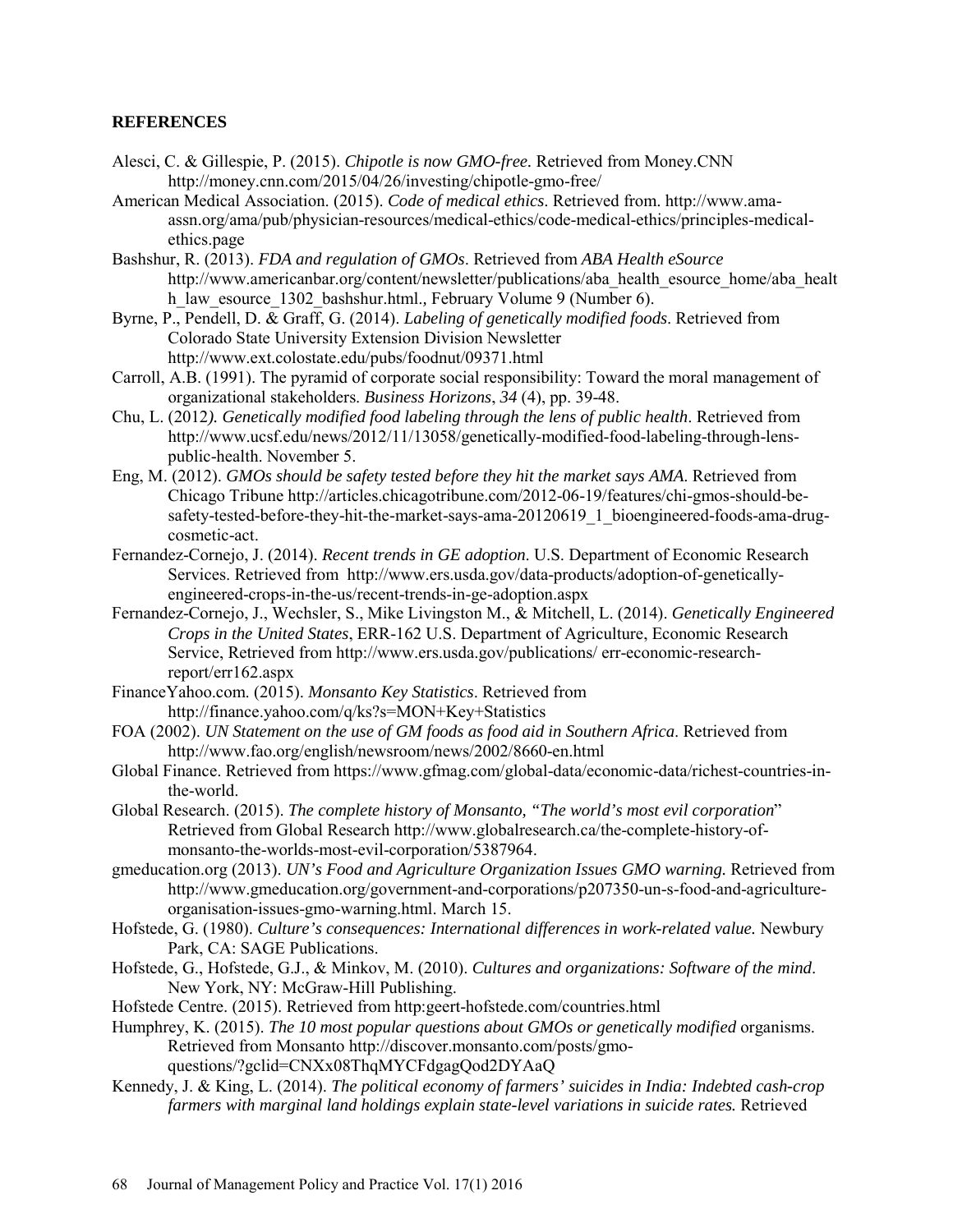from *Globalization and Health.* [http://www.globalizationandhealth.com/content/pdf/1744-8603-](http://www.globalizationandhealth.com/content/pdf/1744-8603-10-16.pdf) [10-16.pdf](http://www.globalizationandhealth.com/content/pdf/1744-8603-10-16.pdf) 

- Levitt, S.D. & Dubner, S.J. (2009). *Freakonomics: A rogue economist explores the hidden side of everything*. New York, NY: HarperCollins.
- Little, A*. (2014)* A journalist and a scientist break ground in the G.M.O. debate. Retrieved from New Yorker [http://www.newyorker.com/tech/elements/a-journalist-and-a-scientist-break-ground-in](http://www.newyorker.com/tech/elements/a-journalist-and-a-scientist-break-ground-in-the-g-m-o-debate.%20April%2025)[the-g-m-o-debate. April 25.](http://www.newyorker.com/tech/elements/a-journalist-and-a-scientist-break-ground-in-the-g-m-o-debate.%20April%2025)
- Lynch, D. & Vogel, D. (2001). *The regulation of GMOs in Europe and the United States: A case study of contemporary European regulatory politics*. Retrieved from Council on Foreign Relations [http://www.cfr.org/agricultural-policy/regulation-gmos-europe-united-states-case-study](http://www.cfr.org/agricultural-policy/regulation-gmos-europe-united-states-case-study-contemporary-european-regulatory-politics/p8688)[contemporary-european-regulatory-politics/p8688.](http://www.cfr.org/agricultural-policy/regulation-gmos-europe-united-states-case-study-contemporary-european-regulatory-politics/p8688) April 5.
- Monsanto Web Site (2015a). *Company History.* Retrieved from <http://www.monsanto.com/whoweare/pages/monsanto-history.aspx>
- Monsanto Web Site (2015b). *Is Bt or GMO cotton the reason for Indian farmer suicides.* Retrieved from <http://www.monsanto.com/newsviews/pages/india-farmer-suicides.aspx>
- Onusic, S.P. (2012). *The current status of GMOs in europe*. Retrieved from [http://www.farmtoconsumer.org/blog/2012/09/19/the-current-status-of-gmos-in-europe/.](http://www.farmtoconsumer.org/blog/2012/09/19/the-current-status-of-gmos-in-europe/)
- Polic, C. (2013). *Whole Foods GMO labeling to be mandatory by 2018*. Retrieved from The Huffington Post [http://www.huffingtonpost.com/2013/03/08/whole-foods-gmo-labeling-](http://www.huffingtonpost.com/2013/03/08/whole-foods-gmo-labeling-2018_n_2837754.html)[2018\\_n\\_2837754.html](http://www.huffingtonpost.com/2013/03/08/whole-foods-gmo-labeling-2018_n_2837754.html)
- Pollan, M. (2012). *Vote for the dinner party*. Retrieved from New York Times [http://www.nytimes.com/2012/10/14/magazine/why-californias-proposition-37-should-matter-to](http://www.nytimes.com/2012/10/14/magazine/why-californias-proposition-37-should-matter-to-anyone-who-cares-about-food.html?_r=0)[anyone-who-cares-about-food.html?\\_r=0](http://www.nytimes.com/2012/10/14/magazine/why-californias-proposition-37-should-matter-to-anyone-who-cares-about-food.html?_r=0) October 10. \*Ricardo, D. (1817). *The principles of political economy and taxation*.
- RT USA. (2014). *Guatemala defies "Monsanto Law" pushed by US as part of trade agreement.* Retrieved from<http://rt.com/usa/184833-guatemala-monsanto-trade-seeds/>
- Sainath, P. (2014). *Have India's farm suicides really declined?* Retrieved from BBC News India <http://www.bbc.com/news/world-asia-india-28205741>
- Sandberg, C. (2014) *Mayan people's movement defeats Monsanto Law in Guatemala.* Retrieved from [https://intercontinentalcry.org/mayan-peoples-movement-defeats-monsanto-law-guatemala-](https://intercontinentalcry.org/mayan-peoples-movement-defeats-monsanto-law-guatemala-25564/)[25564/](https://intercontinentalcry.org/mayan-peoples-movement-defeats-monsanto-law-guatemala-25564/)
- Sarich, C. (2013). *The 10 companies controlling the world's seed supply.* Retrieved from NATIONOFCHANGE. October 21. [http://www.nationofchange.org/10-companies-controlling](http://www.nationofchange.org/10-companies-controlling-world-s-seed-supply-1382363748)[world-s-seed-supply-1382363748](http://www.nationofchange.org/10-companies-controlling-world-s-seed-supply-1382363748)
- Shiva, V. (2014). *The seeds of suicide: How Monsanto destroys farming*. Retrieved from Global Research http://www.globalresearch.ca/the-seeds-of-suicide-how-monsanto-destroys-farming/5329947
- Smith, A. (1776). *The wealth of nations*. The Non-GMO Project. (2015). *What is GMO?: Agricultural crops that have a risk of being GMO*. Retrieved from [http://www.nongmoproject.org/learn](http://www.nongmoproject.org/learn-more/what-is-gmo/)[more/what-is-gmo/.](http://www.nongmoproject.org/learn-more/what-is-gmo/)
- U.S. Food and Drug Administration (2015). Retrieved from [http://www.fda.gov/ForConsumers/ConsumerUpdates/ucm352067.html](http://www.fda.gov/ForConsumers/ConsumerUpdates/ucm352067.htm)
- United Nations Secretary-General's High-level Panel of Global Sustainability (2012). *Resilient people, resilient planet: A future worth choosing.*
- Wineup, M. (2013). *You call that a tomato?* Retrieved from [http://www.nytimes.com/2013/06/24/booming/you-call-that-a-tomato.html?\\_r=0.](http://www.nytimes.com/2013/06/24/booming/you-call-that-a-tomato.html?_r=0) *New York Times*, June 24.
- Woolsey, G.L (2012). *Corporate crops: GMO technology threatens to take over the global food supply, but communities are fighting back*. Retrieved from [http://www.rosebudmag.com/truth](http://www.rosebudmag.com/truth-squad/corporate-crops-gmo-technology-communities-fight-back)[squad/corporate-crops-gmo-technology-communities-fight-back](http://www.rosebudmag.com/truth-squad/corporate-crops-gmo-technology-communities-fight-back)
- Woolsey, G.L. (2013). *GMO timeline: A history of genetically modified foods*. Retrieved from Rosebud <http://www.rosebudmag.com/truth-squad/gmo-timeline-a-history-of-genetically-modified-foods>